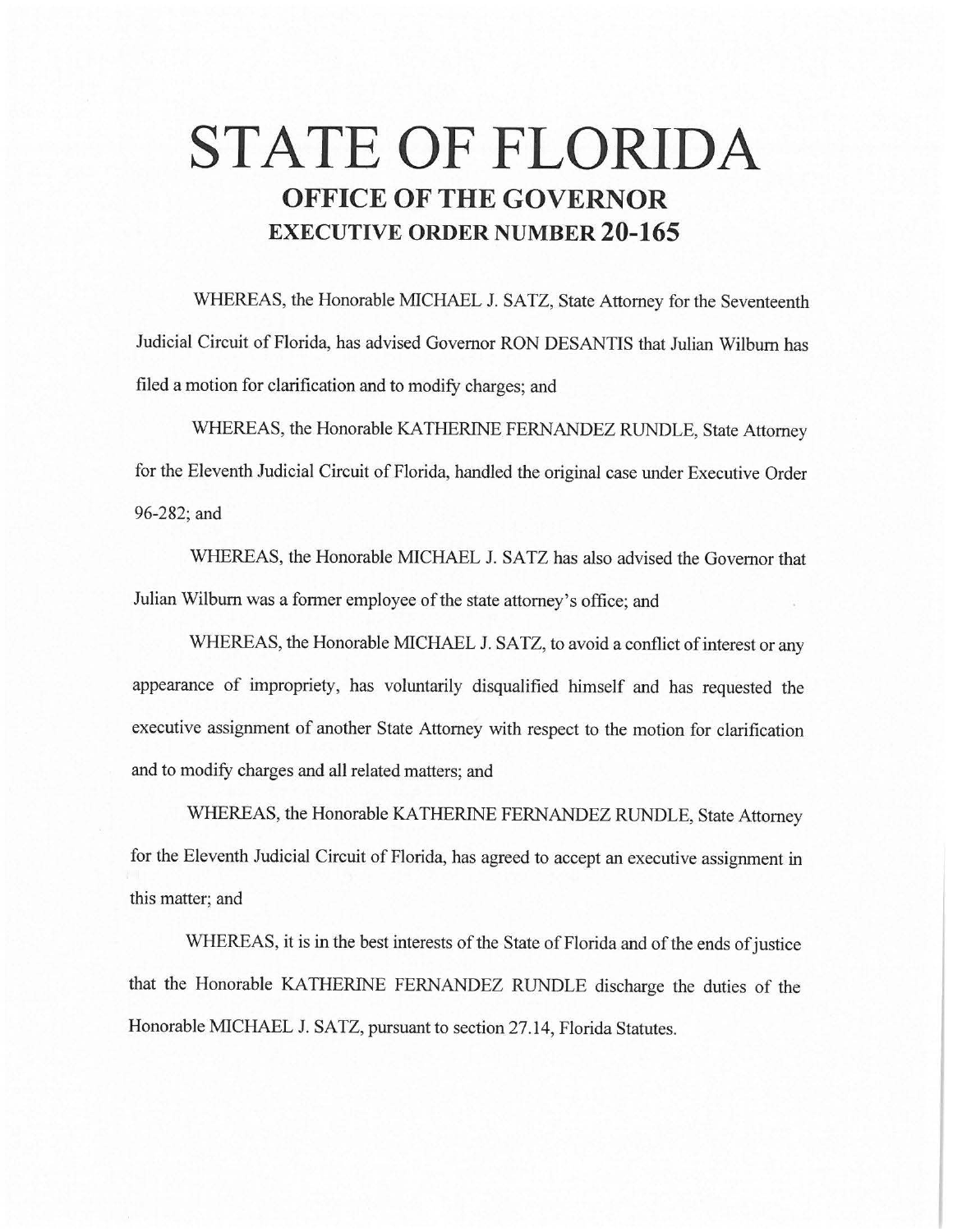NOW, THEREFORE, I, RON DESANTIS, Governor of Florida, in obedience to my solemn constitutional duty to "take care that the laws be faithfully executed," and pursuant to the Constitution and laws of the State of Florida, issue the following Executive Order, effective immediately:

## Section 1.

The Honorable KATHERINE FERNANDEZ RUNDLE, State Attorney for the Eleventh Judicial Circuit of Florida, referred to as the "Assigned State Attorney," is assigned to discharge the duties of the Honorable MICHAEL J. SATZ, State Attorney for the Seventeenth Judicial Circuit of Florida, as they relate to the motion for clarification and to modify charges and all matters related to Julian Wilburn.

### Section 2.

The Assigned State Attorney or one or more Assistant State Attorneys and Investigators, who have been designated by the Assigned State Attorney, shall proceed immediately to the Seventeenth Judicial Circuit of Florida, and are vested with the authority to perform the duties prescribed herein.

### Section 3.

All residents of the Seventeenth Judicial Circuit are requested, and all public officials are directed, to cooperate and render whatever assistance is necessary to the Assigned State Attorney, so that justice may be served.

### Section 4.

The period of this Executive Assignment shall be for one  $(1)$  year, to and including July 1, 2021.